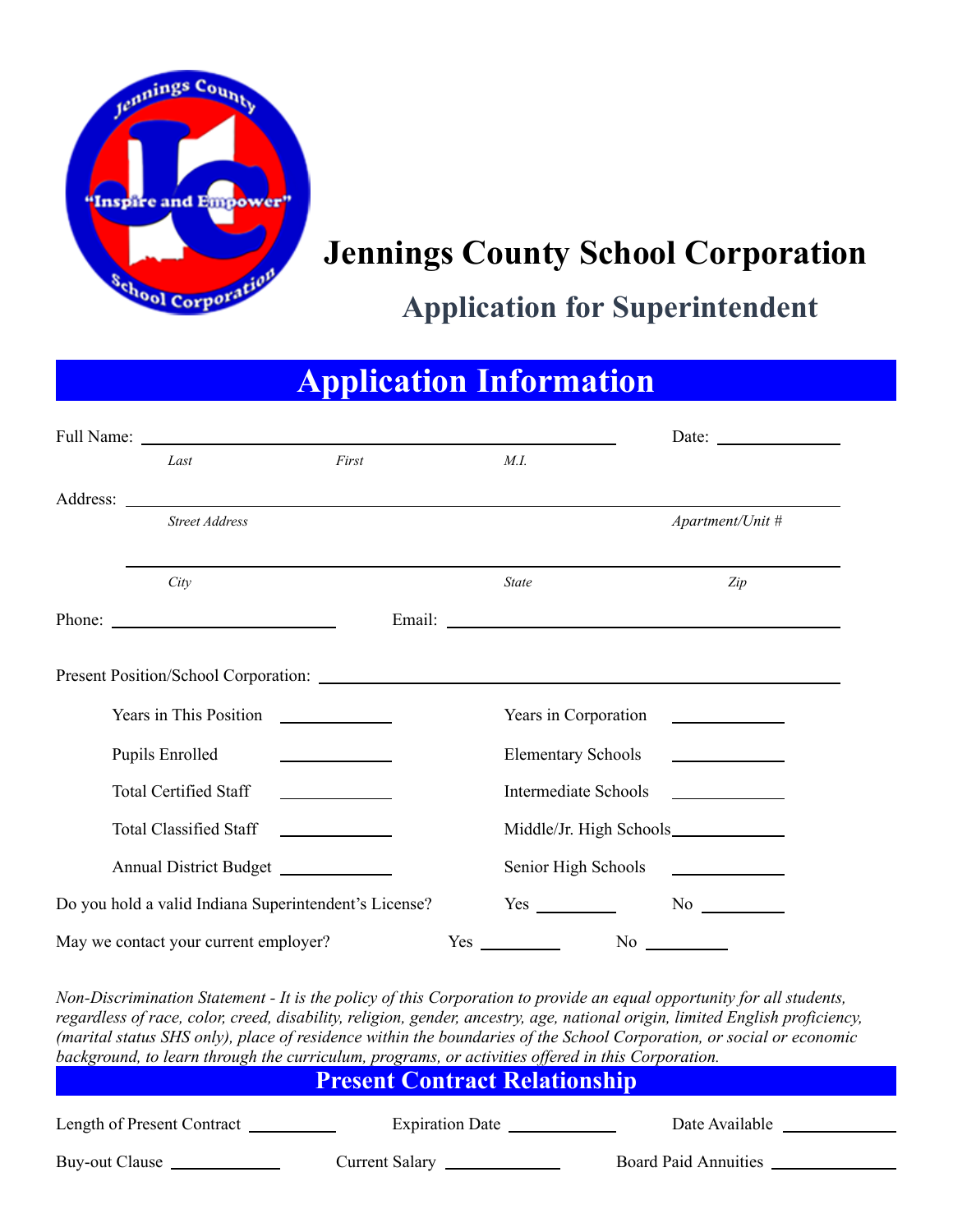|                                          |              | Travel Allowance.                                    |                        |                     |
|------------------------------------------|--------------|------------------------------------------------------|------------------------|---------------------|
| Long-Term Disability Yes ______ No _____ |              | Dental Insurance                                     | $Yes \_\_\_ No \_\_\_$ |                     |
| Vision Insurance Yes No No No            |              | <b>Health Insurance</b>                              | $Yes \_\_ No \_\_$     |                     |
| Other Insurance or Benefits              |              |                                                      |                        |                     |
|                                          |              | <b>Professional Experience and Employment Record</b> |                        |                     |
|                                          |              | (Please list the most recent first)                  |                        |                     |
| Position                                 | Organization |                                                      |                        | Dates of Employment |
|                                          |              |                                                      |                        |                     |
|                                          |              |                                                      |                        |                     |
|                                          |              |                                                      |                        |                     |
|                                          |              |                                                      |                        |                     |

|             | <b>Graduate and Undergraduate Experience</b><br>(Please list the most recent first) |             |             |
|-------------|-------------------------------------------------------------------------------------|-------------|-------------|
| Institution | Dates Attended                                                                      | Major/Minor | Degree/Date |
|             |                                                                                     |             |             |
|             |                                                                                     |             |             |

| <b>Professional Leadership</b><br>Please list three $(3)$ professional organizations in which you have been most active<br>(List offices held, awards, etc.) |              |                  |  |
|--------------------------------------------------------------------------------------------------------------------------------------------------------------|--------------|------------------|--|
| Professional Organization                                                                                                                                    | Offices Held | Responsibilities |  |
|                                                                                                                                                              |              |                  |  |
|                                                                                                                                                              |              |                  |  |
|                                                                                                                                                              |              |                  |  |
|                                                                                                                                                              |              |                  |  |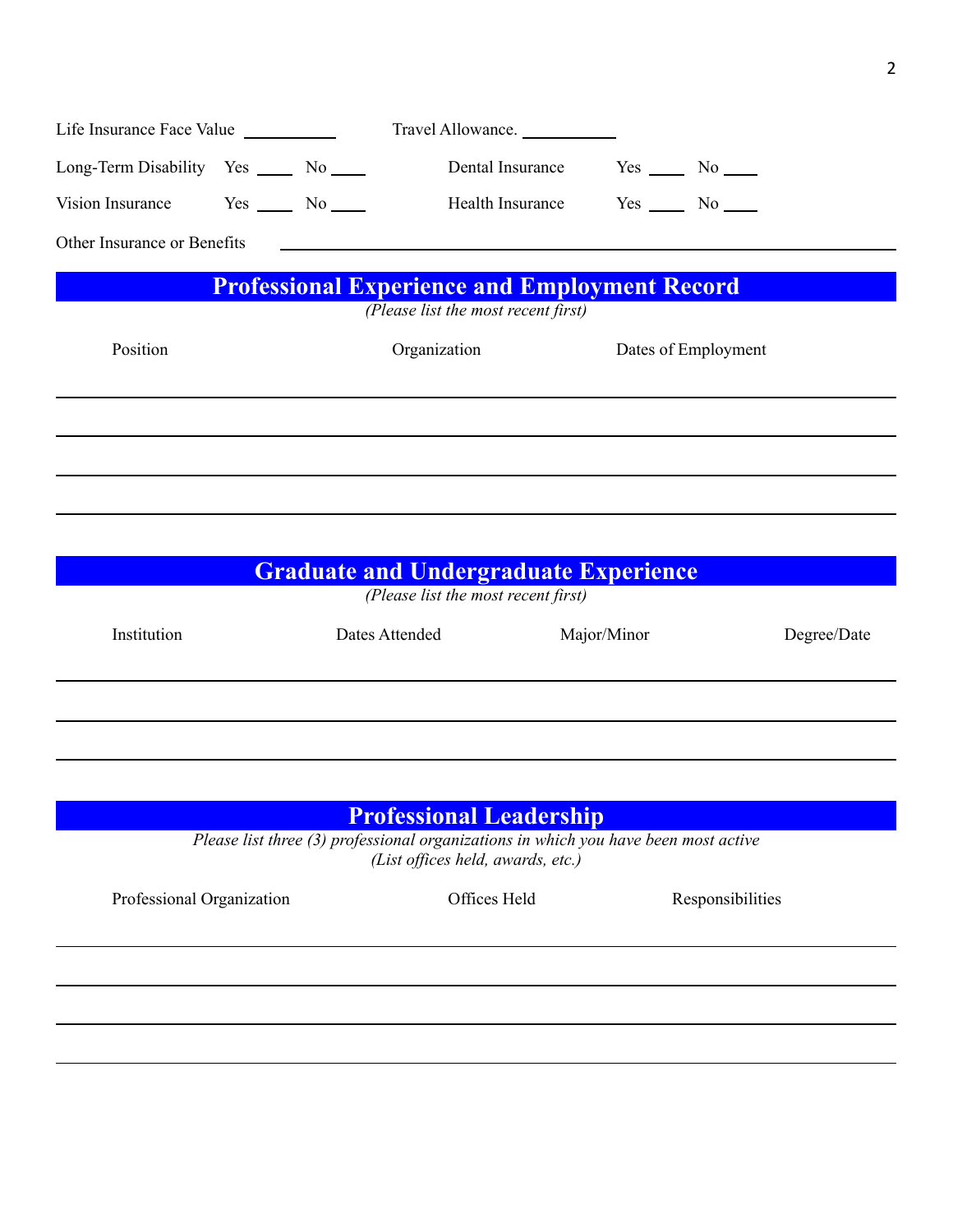## **Application for Superintendent Questions**

*On a separate sheet, respond to each of the following questions/remarks in 300 words or less. Attach your responses to the application*

#### SAMPLE QUESTIONS

**1.** Why do you want to be superintendent of the Jennings County School Corporation? What unique experiences, talents, and skills make you the best candidate?

2. All Jennings County Schools take great pride in community involvement. It is vital that the superintendent be involved in community activities, both district-wide and county-wide. Describe how you will be involved, communicate, and be a leader in both district and county activities and organizations.

3. Our schools have strong, supportive teaching staff. How will you support teachers and encourage teacher retention? Describe this support and how you will be visible, transparent, and an educational leader.

4.Our schools are focused on providing our students with strong academic achievement and developing good productive citizens. Explain how you will assure continued growth in these areas. Provide an example of how you use data to ensure strong academic achievement in your prior experience.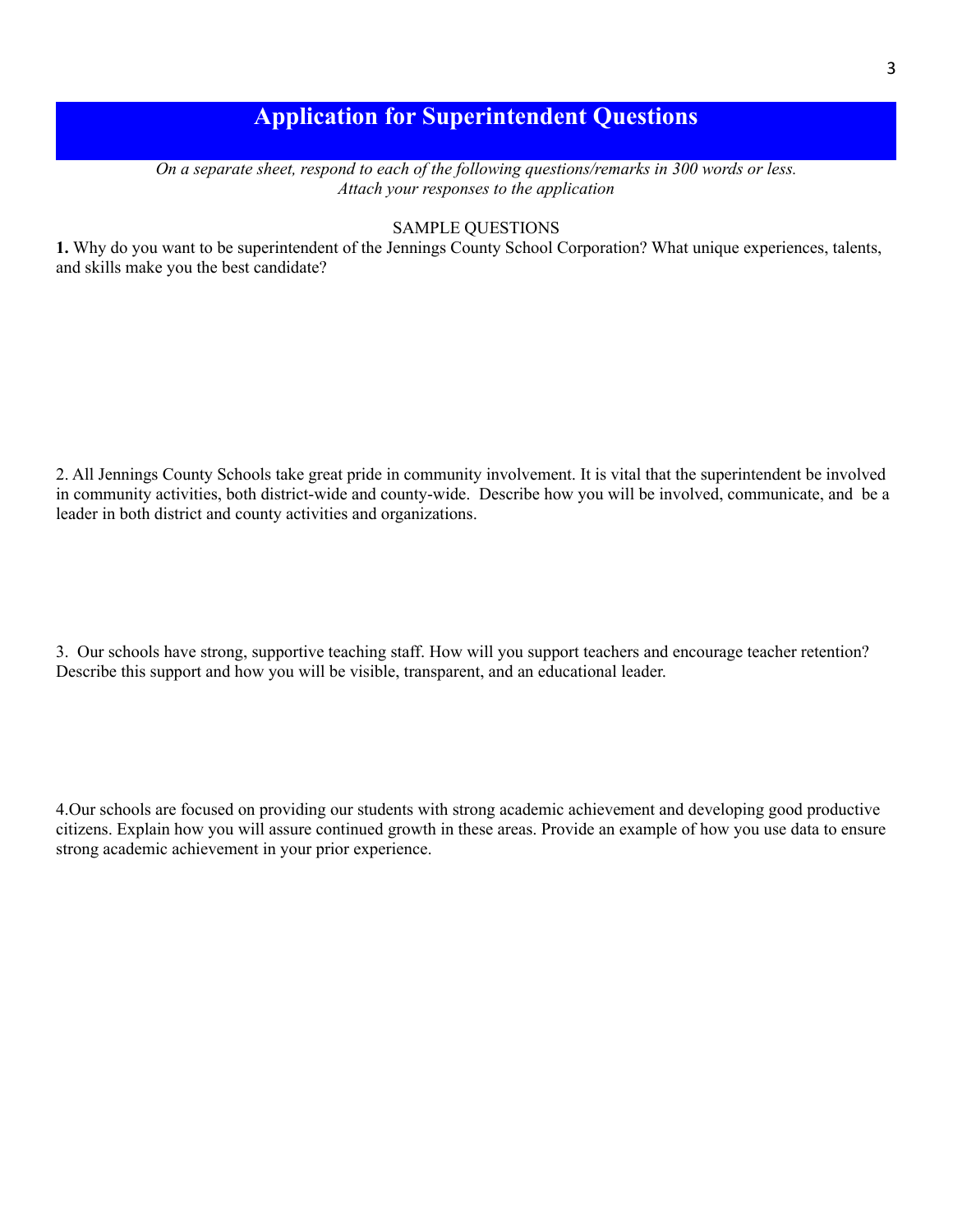### **Additional Application Information**

*Please answer the following questions (Please list the most recent first)*

**If you answer YES to any of the first five questions, please explain on a separate page. Include the date of the incident, the charge, the court action taken, the offense in question, and the address of the court involved.**

- 1. Are you presently being investigated or under a procedure or process to consider your discharge for misconduct by your present employer?  $Yes \t\t No$
- 2. Have you ever been reprimanded, disciplined, discharged, or asked to resign from a position? Yes No
- 3. Have you ever resigned from a prior position without being asked but under circumstances involving your employer's investigation of your sexual conduct with another person, mishandling of funds, or other criminal conduct?

Yes No

- 4. Have you ever pleaded guilty or no contest to or have been convicted of any crime involving sexual abuse of any person or any crime of moral turpitude? Yes No
- 5. Have you ever been convicted of a misdemeanor and/or felony or ever entered a plea of guilty or a plea of no contest, or has any court deferred further proceedings with entering a finding of guilty or placed you on probation for a crime?

Yes No

6. Are you eligible to work in the United States of America?

Yes No

#### **Professional Qualifications and Selection Criteria**

- Building-level administration experience required.
- Central office experience preferred

.

- Strong working knowledge of community relations and willingness to be a visible leader in the community
- Approachable leader with proven ability to motivate highly qualified personnel
- Working knowledge of curriculum, school finance, school law, collective bargaining, and human relations
- Possess the highest personal standards, good morals, ethics, honesty and integrity.

#### **Notice, Authorization, and Release**

I understand that my application will be on file with the **Jennings County School Corporation** for at least three (3) years and that materials accompanying this application become the property of the **Jennings County School Corporation.**

I certify that I have made no misrepresentations or falsifications of these statements, answers, or included documents. I am also aware that should investigations disclose such, my application will be disqualified, my name removed from all